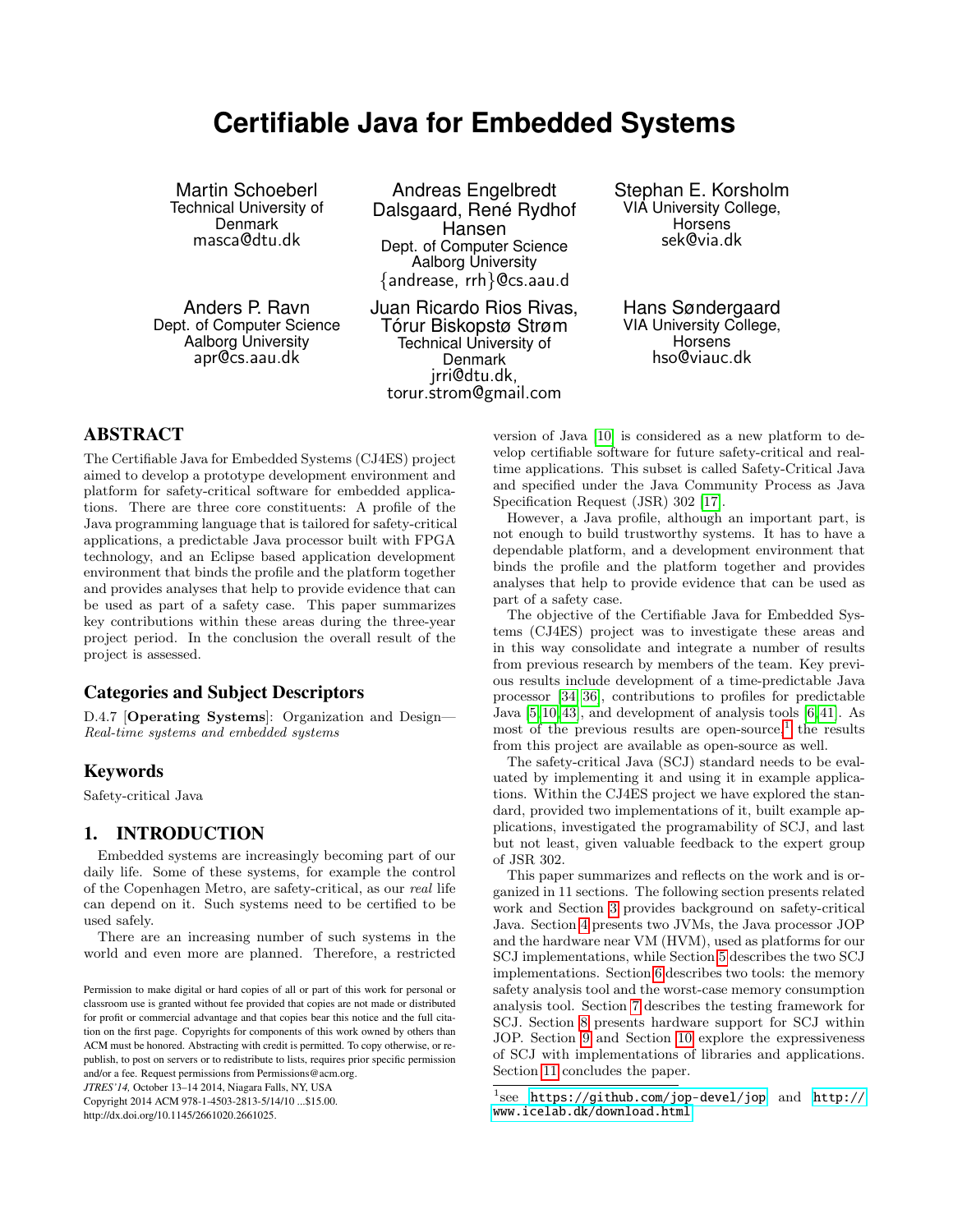# 2. RELATED WORK

Java for real-time systems started with work on PERC Pico [\[22\]](#page-8-4). Later on, the Real-Time Specification for Java (RTSJ) [\[7\]](#page-8-5) was defined. RTSJ initiated the Java Community Process and is therefore the first Java specification request (JSR 1). However, RTSJ is considered too complex to build safety-critical systems. Therefore, work started to simplify RTSJ.

The SCJ specification is based on early attempts to simplify the RTSJ for high integrity applications. Puschner and Wellings presented the first proposal of a subset of the RTSJ classes [\[26\]](#page-8-6). They introduced the concept of an initialization and mission phase into real-time Java. All threads, event handlers, and shared objects are set up in the initialization phase. The restrictions (e.g., static priorities, no call of sleep, no wait/notify, and no dynamic class loading) are very similar to the restrictions of the level 1 of SCJ.

The work was refined and renamed to Ravenscar Java [\[15\]](#page-8-7) to emphasize the heritage of the concepts from the Ada Ravenscar tasking profile [\[8\]](#page-8-8). Later proposals for a safetycritical Java profile argue for an API that is independent of the RTSJ [\[33,](#page-9-4) [43\]](#page-9-2). The argument is that all approaches that inherit from RTSJ classes introduce additional complexity. Furthermore, two versions of the RTSJ classes (the original and the restricted) may confuse real-time Java programmers. The issue comes from the fact that the RTSJ is more expressive than SCJ, but SCJ classes extend the RTSJ classes. Therefore, the RTSJ classes in the SCJ version need to be restricted. To model this inverse relation between RTSJ and SCJ it has been proposed to build the class hierarchy the other way round: RTSJ shall inherit from classes as defined in SCJ [\[5\]](#page-8-2).

Søndergaard et al. provide an implementation of the Ravenscar Java profile [\[46\]](#page-9-5). The implementation targets industrial applications and uses an aJ-100 processor developed by aJile Systems [\[1\]](#page-7-1). The aJ-100 is a 32-bit microprocessor that directly executes JVM bytecodes (implemented in microcode) as its native instruction set. In addition, it provides a microcode programed real-time kernel that provides, among others, support for scheduling, context switching and object synchronization.

Plsek et al. present one of the first implementations of SCJ on an embedded platform [\[24\]](#page-8-9). They provide an implementation of SCJ's Level 0 running on the OVM virtual machine [\[4\]](#page-8-10). The OVM is a framework that enables alternate implementations of core VM functionality (e.g., different versions of priority inheritance monitors) in order to build and test VMs with different features. OVM uses an ahead-of-time compiler to translate Java code to C++ and then it uses the GCC compiler to obtain machine code. SCJ's implementation on OVM runs on an FPGA board executing the RTEMS real-time operating system on a LEON3 processor.

In the work presented by Bøgholm et al. in [\[5\]](#page-8-2) a different approach is taken. Instead of using the classes defined by the SCJ profile, their implementation is based on a profile called Predictable Java (PJ). PJ is a Java profile suitable for the development of high-integrity real-time embedded systems that builds on the ideas of [\[15,](#page-8-7) [26,](#page-8-6) [43\]](#page-9-2) and [\[46\]](#page-9-5). The profile is based on the execution of event handlers grouped in missions, which in turn are also considered event handlers. Furthermore, the profile considers that, as PJ classes are more restricted in functionality than RTSJ classes, PJ should be a generalization and not a specialization of RTSJ. In contrast, SCJ classes as defined by JSR-302 are a specialization of RTSJ classes.

The upcoming version of PERC Pico [\[3\]](#page-8-11) will be SCJ compliant. However, Atego considers implementing SCJ in addition to the current PERC Pico notion of safety-critical Java. The intention is to support both APIs and memory models in a single JVM [\[21\]](#page-8-12). That paper also describes the differences between the SCJ memory model and the PERC Pico memory model.

# <span id="page-1-0"></span>3. SAFETY CRITICAL JAVA

Safety-critical Java (SCJ) [\[17\]](#page-8-1) was developed, within the Java Community Process (JCP) as Java specification request number JSR 302. SCJ shall be a high-level platform for future safety-critical real-time systems, with special focus on systems that require formal certification. In order to achieve this, the SCJ is defined as a restricted subset of the Real-Time Specification for Java (RTSJ) [\[7\]](#page-8-5), with additional classes defined. It is defined in such a way that it can be implemented and run directly on top of RTSJ, which is indeed how the SCJ reference implementation is made. However, for certification purposes this is not recommended since that would also require certification of the full RTSJ.

To facilitate the use of SCJ across a wide spectrum of applications covering a great variety of safety requirements, three levels are defined by the SCJ, with increasing complexity and expressive power for the application programmer, at the cost of increased effort needed for safety certification. At the most restrictive level, termed *level*  $\theta$ , only single threaded applications running under a cyclic executive are supported.

A level 0 application can use all the memory areas defined by the SCJ: immortal, mission, and private (see below for more details on the SCJ memory areas). Since every handler instance is allowed to run to completion, i.e., it is not preempted, the backing store for a handler's private memory can be reused by other handler instances. Level 1 introduces preemptive scheduling with ceiling based locks. Furthermore, interrupt handlers, written in Java, are allowed in level 1. In level 2 nested missions are introduced, allowing for more dynamic systems to be implemented in SCJ, in which It is possible to keep part of the system running and starting and stopping other parts during runtime. Level 2 also introduces an adapted version of RTSJ's NoHeapRealtimeThread.

For all three levels, the specific size of the needed backing store must be explicitly given by the application programmer as part of the SCJ program. Taking the complexity of an SCJ implementation and the underlying (hardware) platform into account, it is a non-trivial task to correctly estimate the (worst-case) memory consumption of a given SCJ application. In Section [6.2](#page-5-2) a tool for automating this task is discussed. The SCJ memory model is discussed in more detail in Section [3.2.](#page-2-1)

Managed schedulable objects (MSO) represent concurrent activities in SCJ. MSOs are objects that are managed by a mission and scheduled for execution by the system's scheduler. In level 1 applications, MSOs are called handlers, similar to RTSJ-style event handlers. In fact the SCJ handlers are a subclass of RTSJ's BoundAsyncEventHandler. Handlers come in two flavors: (1) periodic event handlers (PEH) that are released in a time-triggered fashion and (2) aperiodic handlers (AEH) that are released by specific events. The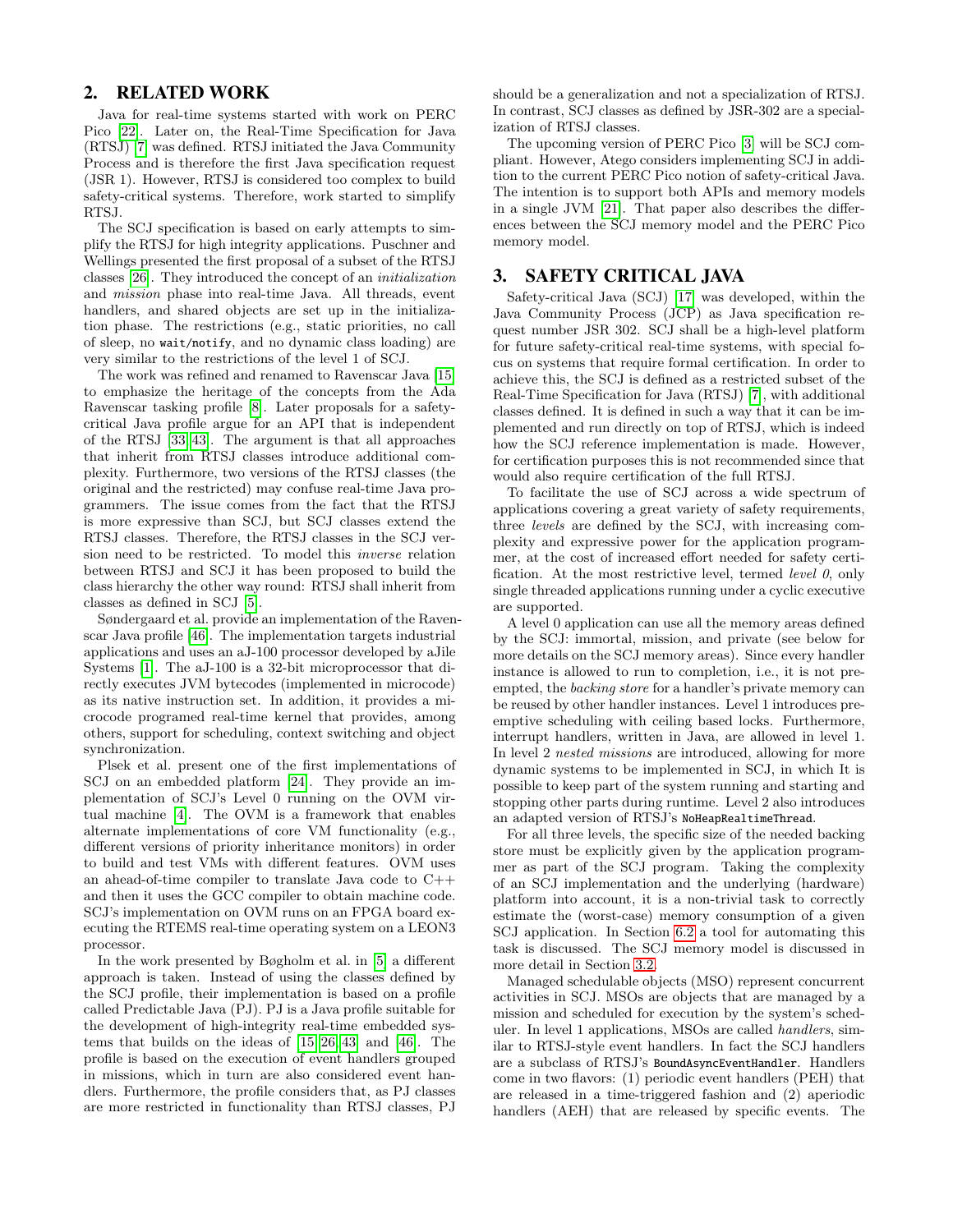event to release an AEH can be a software event or an interrupt.

# 3.1 Missions and Scheduling

One or more missions that are executed in a sequence controlled by a mission sequencer comprise an SCJ application. Missions can be used to represent different phases or operational modes of an application. The mission itself consists of a set of MSOs along with its mission memory.

A mission has three phases: initialization, execution, and cleanup. In the initialization phase the mission memory is created by the SCJ implementation, all MSOs belonging to the mission (during the entire lifetime of the mission) are created, and data created during initialization is by default allocated in the mission memory. Data shared between handlers must be allocated in mission memory, while data shared be-tween missions must be allocated in immortal memory.<sup>[2](#page-2-2)</sup>

The application itself is started upon transitioning from the initialization phase to the execution phase. Once the application is executing, no new MSOs can be registered or started and temporary objects are allocated in the MSO's private memory. While it is still possible to allocate space in mission memory, it is strongly discouraged. After the cleanup phase, the mission memory is cleared and a new mission can be started.

In order to implement an SCJ application, an implementation of the Safelet interface must be provided and, in addition, at least one class that extends the Mission class. Simple applications, consisting of a single mission, can use one class that extends Mission and implements Safelet.

# <span id="page-2-1"></span>3.2 The Memory Model

In an effort to make the execution time behavior of an application more predictable, the SCJ memory model does not include a traditional heap with a garbage collector. As hinted at in the preceding sections, SCJ instead uses a memory model based on scoped memory areas. These are memory areas that are explicitly, and thus manually, managed by the application programmer and thus free of garbage collector interference. The SCJ memory model defines three different scoped memory areas: immortal memory, mission memory, and private memories. Immortal memory contains the static fields, objects created during class initialization, and application data that may be needed throughout the application's lifetime. This is similar to the RTSJ notion of immortal memory. Unsurprisingly, mission memory only exists for the duration of the mission (in any of the three mission phases). Finally, private memories are used by a single MSO and cannot contain shared objects.

While private memory areas in the SCJ memory model may be nested, they cannot be shared between different threads of execution. Consequently, the memory scopes that are used by an MSO, at any point during execution, are structured as a simple stack of scopes. In this scope stack recently allocated and shorter-lived memory areas can be found near the top and longer-lived memory areas are conversely located nearer the bottom of the stack. This is in contrast to the scoped memory model of the RTSJ, where memory areas may be nested and shared in complex patterns, leading to a so-called "cactus stack" structure for memory scopes.

With the introduction of programmer managed memory areas, and thus the lack of garbage collection, also comes the risk of dangling references. A dangling reference is the result of (unintentionally) deallocating a memory area that is still in use, i.e., there are still references pointing inside the memory area. In order to avoid dangling references, the SCJ memory model dictates that reference assignments are allowed only when the reference points to an object stored in a memory area at a deeper level in the scope stack, i.e., references from the current memory are only allowed to point to objects that live in a memory area with a longer life-time than the current one. For an application programmer, it can be very difficult to keep track of the current scope stack and thus may inadvertently introduce an illegal reference to a shorter-lived memory area. In Section [6.1](#page-4-1) we describe how an automated tool can be used by programmers to verify that a program does not contain any (potentially) illegal references.

# <span id="page-2-0"></span>4. JAVA VIRTUAL MACHINES FOR SCJ

Within the CJ4ES project we developed and used two different Java virtual machines: (1) the JOP processor [\[36\]](#page-9-1) as a hardware implementation in an FPGA, and (2) the hardware near virtual machine [\[14\]](#page-8-13) as a software VM targeting small embedded processors with small memory constraints.

Both JVMs share ideas of how a hardware abstraction layer in Java can be implemented [\[39\]](#page-9-6). Access to IO devices is supported by so called hardware objects, where object fields are mapped to device registers. Larger, memory mapped IO areas can be mapped to Java arrays. The other interaction with IO devices, interrupts, is supported by first level interrupt handlers in Java, where the interrupt handler object is used for synchronization between Java threads and the interrupt handler. The interrupt handlers support the notion of hardware priorities, which are above software priorities.

# 4.1 The Java Optimized Processor

The Java optimized processor (JOP) [\[36\]](#page-9-1) is a hardware implementation of the JVM, a Java processor. The JVM bytecodes are mapped to a fixed sequence of microcode instructions. The main benefit of this hardware implementation of the JVM is the well-known and mostly constant execution time of individual bytecodes. JOP also contains three special forms of caches: (1) a method cache to cache whole methods, (2) a stack cache for stack allocated data, and (3) on object cache for heap allocated objects.

All three caches are intended to lower the worst-case execution time (WCET) and simplify the WCET analysis. The method cache loads methods only on method invocation or on a method return. Therefore, all other bytecodes are guaranteed hits in the cache. WCET analysis needs only consider the call tree.

In the JVM the stack is used for return information, local variables, and as operand stack. Almost all bytecodes access data allocated on the stack. Therefore, the stack area needs caching. Stack addresses are relative simple to track and therefore a stack cache is easy to analyze. In the current version of JOP this is even further simplified as all stack allocated data of a task need to fit into the stack cache. Therefore, it can be ignored by WCET analysis, as all accesses are hits by design. The stack content is exchanged

<span id="page-2-2"></span><sup>2</sup>For a level 2 application, data shared between missions can also be allocated in the mission memory of an enclosing mission.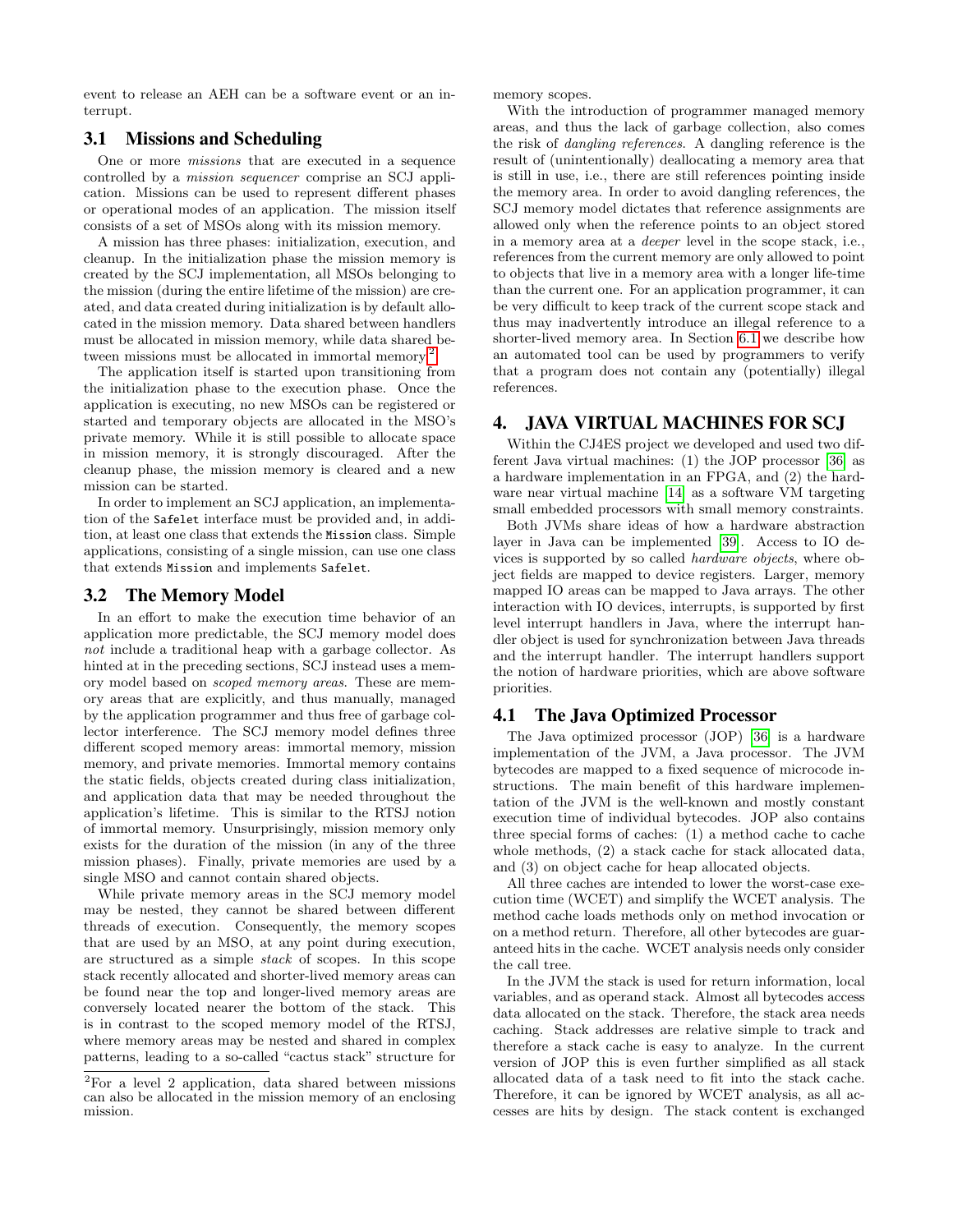with the main memory at task switch only.

Addresses of heap allocated data are known only at runtime. Therefore, address based cache analysis fails for this type of data. With JOP's object cache [\[38\]](#page-9-7) objects are tracked symbolically with a high associativity. This enables WCET analysis even of heap-allocated data [\[12\]](#page-8-14).

The time-predictability of bytecode execution and the special caches enable static analysis of the WECT of Java programs [\[41\]](#page-9-3). Therefore, JOP is a good platform for safetycritical applications where the WCET needs to be statically determined.

JOP is available as single core or a multicore version. The multicore version includes time-predictable memory arbitration [\[23\]](#page-8-15). Therefore, even on a multicore processor the WCET of tasks can be analyzed. In former work we explored SCJ level 0 on a multicore version of JOP [\[27\]](#page-8-16). The current SCJ specification does not allow a level 0 application on multicores, as synchronization between multiple, truly concurrent, handlers on several cores undermines the simplicity of a cyclic executive. However, in [\[27\]](#page-8-16) we used static scheduling of the application including the constraints due to resource sharing. Therefore, we are confident that a cyclic executive on a multicore platform is an attractive SCJ execution environment.

JOP is distributed in open source and includes the WCET analysis tool WCA [\[41\]](#page-9-3) and a method inlining optimizer [\[11\]](#page-8-17) working at bytecode level. JOP has been ported to many different FPGA platforms and has been used in various industrial applications [\[35\]](#page-9-8) and research projects.

#### 4.2 The Hardware near Virtual Machine

The Hardware near Virtual Machine (HVM) [\[14\]](#page-8-13) is a low footprint software VM intended for resource constrained platforms. It is a Java-to-C compiler, but supports interpretation as well, and a mix of the two execution styles. It produces self-contained ANSI-C compatible C code that can be compiled with most embedded compilers and included in existing C based embedded source trees, thus facilitating an incremental addition of Java software components. The HVM interpreter is implemented in a time-predictable manner, thus enabling WCET analysis of Java programs executed on the HVM.

The "write-once, run anywhere" principle of Java can be a significant advantage for embedded developers, as it enables development and debugging of large parts of a projects code base on a PC host platform. The debugging facilities tend to be better and the turn-around times shorter in the context of a desktop operating system. It is clear that real-time issues and hardware interaction can only be executed and debugged on the device itself, but this may be a smaller part of the full code base. To facilitate the principle of doing as much development as possible on a hosted platform a design goal of the HVM is to enable the use of standard Java libraries like OpenJDK and the Java libraries from Oracle. The HVM supports the components of a standard JDK, or indeed any JDK. It is still possible to use special purpose libraries targeted at the specific embedded device. There is a challenge here for the developer to only include minimal parts of standard JDKs that can run on the embedded device. For example, writing to files on a desktop host that contains file system makes perfect sense, but may not be possible on a resource constrained embedded device.

The HVM has been used as execution environment to ex-

periment with various ideas on resource constrained devices. As an example, the concept of hardware objects and 1st level interrupt handlers [\[40\]](#page-9-9) is supported by the HVM. Research within WCET and schedulability analysis has also used the HVM as execution platform [\[18,](#page-8-18) [19\]](#page-8-19). Finally the development of a Technology Compatibility Kit (TCK) for SCJ Level  $0 + 1$  runs on top of the HVM (see Sectio[n7\)](#page-5-0).

Currently work is ongoing to add support of Java 8 and implementation of SCJ Level 2.

## <span id="page-3-0"></span>5. SCJ IMPLEMENTATIONS

We have two different JVMs and as well two different implementations of SCJ in Java on top of those JVMs. Some concepts are shared between the two implementations, but they are mostly independent.

Both SCJ implementations use s single, implementation private, class [\[37\]](#page-9-10) that supports all SCJ based memory areas: immortal memory, mission memory, and private memory. Those classes form a nesting hierarchy and each memory area can be reserved from the parent memory.

Both JVMs support first level interrupt handlers [\[39\]](#page-9-6). Such a first level interrupt handler is attached to a programmable timer interrupt, which is then simple the fixedpriority preemptive scheduler for SCJ handlers. A first level interrupt handler can also be used to release an AEH.

# 5.1 SCJ on JOP

Our SCJ implementation on JOP [\[42\]](#page-9-11) is coded in Java. There is no underlying operating system and hence functionality typically provided by the operating system (e.g, scheduling, priority inversion control) and access to low-level features (e.g., memory and JVM structures) are provided by JOPs runtime. We have implemented level 0 and level 1 of SCJ.

To implement SCJ's concurrency model, we reuse JOP's real-time threading API [\[33\]](#page-9-4). In JOP, real-time activities are supported through two classes, namely RtThread and SwEvent whose execution is done according to their priority. The Rt-Thread class enables the implementation of periodic activities and the SwEvent class is used for aperiodic activities that need to be explicitly released by a calls to their fire() method. It is therefore natural to implement SCJ's PEHs and AEHs with RtThreads and SwEvents respectively.

JOP's real-time threads are executed under the control of a fixed-priority preemptive scheduler. Every thread is assigned a unique priority in order to avoid FIFO queues within priorities. Executing a synchronized method or statement disables all interrupts, including the timer interrupt that triggers the scheduler. In this way, critical sections are executed at the highest possible priority of all threads, thus effectively implementing a priority ceiling protocol where the ceiling is set to the maximum priority that any thread can possibly have.

On the multicore version of JOP each core executes its own scheduler. Handlers are pinned to a core at initialization phase and cannot migrate to a different core. This implements the partitioned scheduler for multicore platforms as defined by SCJ.

SCJ's memory API is implemented using a single system class Memory, as described in [\[37\]](#page-9-10). SCJ's ManagedMemory class delegates functionality to that system class. All the memory-related classes inherited from the RTSJ are empty classes with the exception of the ImmortalMemory class, which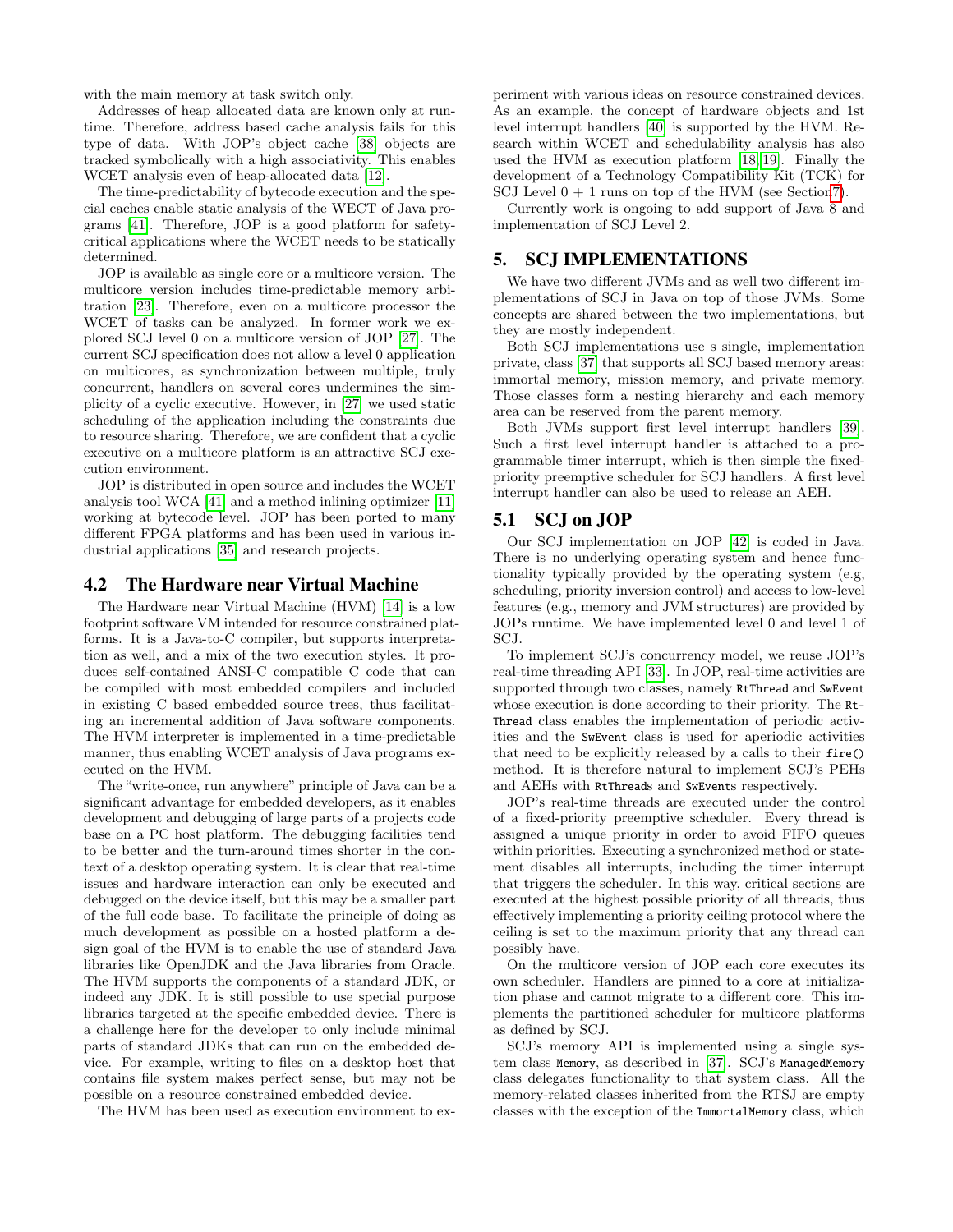

#### <span id="page-4-2"></span>Figure 1: SCJ architecture with the vm Interface to HVM.

however also delegates to the system's Memory class.

Our current implementation still has following restrictions: (1) we do not yet implement the OneShotEventHandler class, (2) only a variation of priority ceiling emulation, where all lock objects have the maximum priority, is implemented, (3) happenigs and POSIX-related classes are not needed in our embedded platform, and (4) we do not yet fully support user-defined clocks [\[51\]](#page-9-12). An evaluation of our implementation can be found in [\[32\]](#page-9-13).

# 5.2 SCJ on HVM

The SCJ implementation on top of HVM [\[14,](#page-8-13) [45\]](#page-9-14) has the architecture, shown in Figure [1,](#page-4-2) with a minimal hardware interface layer specified in the vm Interface.

This interface is divided into three parts:

- Memory that controls the memory allocation;
- Process, Scheduler, InterruptHandler, and Monitor that define the interface to process, process scheduling, context switch, and synchronization; and
- RealtimeClock that defines clock specific methods.

The SCJ implementation on HVM is a bare metal implementation, which takes advantages of hardware objects and other hardware near features. Thus, it has no native function layer. Currently, level 0 and level 1 have been implemented, because they target applications running on resource constrained embedded platforms.

The implementation strategy for the SCJ classes that use classes from the vm Interface is the same. Here delegation is used, e.g.,

- class MemoryArea has a field delegate of type vm.Memory,
- class ManagedEventHandler uses an infrastructure class ScjProcess that has a field delegate of type vm.Process, and
- class PriorityScheduler delegates to an infrastructure class PrioritySchedulerImpl that implements vm.Scheduler.

SCJ supports method synchronization for shared resources. This is implemented in an SCJ infrastructure class Monitor which extends the abstract vm.Monitor class. This infrastructure class is also used for implementing the priority ceiling emulation that SCJ requires to avoid priority inversion.

# <span id="page-4-0"></span>6. ANALYSIS TOOLS

During the CJ4ES project, two tools have been developed to support programmers developing for the SCJ specification. In particular, both tools aim at helping programmers with some of the issues arising from the scoped memory model of SCJ: avoiding runtime exceptions due to memory safety violations and providing a sound estimate of the maximum amount of memory needed for a given SCJ application. The former is essential for certification of safety-critical applications and the latter is needed for proper sizing of memory scopes.

Both tools are based on the T.J. Watson Libraries for Analysis (WALA) [\[50\]](#page-9-15). WALA provides highly scalable and extensible libraries for several state-of-the-art pointer analyses for Java bytecode, including user definable context sensitive analyses, as well as good integration with the Eclipse development environment.

#### <span id="page-4-1"></span>6.1 Memory Safety

The scoped memory model, as described in Section [3,](#page-1-0) allows programmers to store references to an object in another scope. This potentially introduces dangling pointers to objects that no longer exist. There are several approaches for dealing with this problem, the two main approaches being annotations and static analysis. In the former approach, annotations are added to key elements of the program, indicating the intended scope for those elements. Based on the annotations, an automated tool can then verify that the indicated scope use will not lead to a memory safety violation [\[20,](#page-8-20) [49\]](#page-9-16). The latter approach does not require, but may make use of, programmer defined annotations in the application. Instead a memory safety analysis is performed over the entire program, in order to verify that no reference can ever point to an object in a shorter lived memory area and thus, that no memory safety violations can occur in the program.

In spirit with the compiler mantra to provide feedback to programmers as soon as possible we have followed the latter approach described above, and implemented a memory safety analysis that is able to identify illegal memory assignments (assignments that may lead to a dangling reference) [\[9\]](#page-8-21). The analysis was designed as a special contextsensitive points-to analysis, using memory scopes as contexts. Using the built-in points-to analysis in the WALA framework [\[50\]](#page-9-15), which can be parameterised over user-defined contexts, it was relatively straightforward to implement our analysis. The analysis is sound but may report false positives, i.e., false warnings of potential memory safety violations. However, on the suite of applications the analysis was tested on, only few false positives were reported.

In addition to statically verifying that a program cannot violate memory safety, the results of our memory safety analysis can also be used for generating scope annotations that can be added to the program. This is useful, e.g., for documenting the results of the analysis in a fashion that can be automatically checked by other tools [\[20,](#page-8-20)[49\]](#page-9-16), or even be used for understanding a program developed by a third party.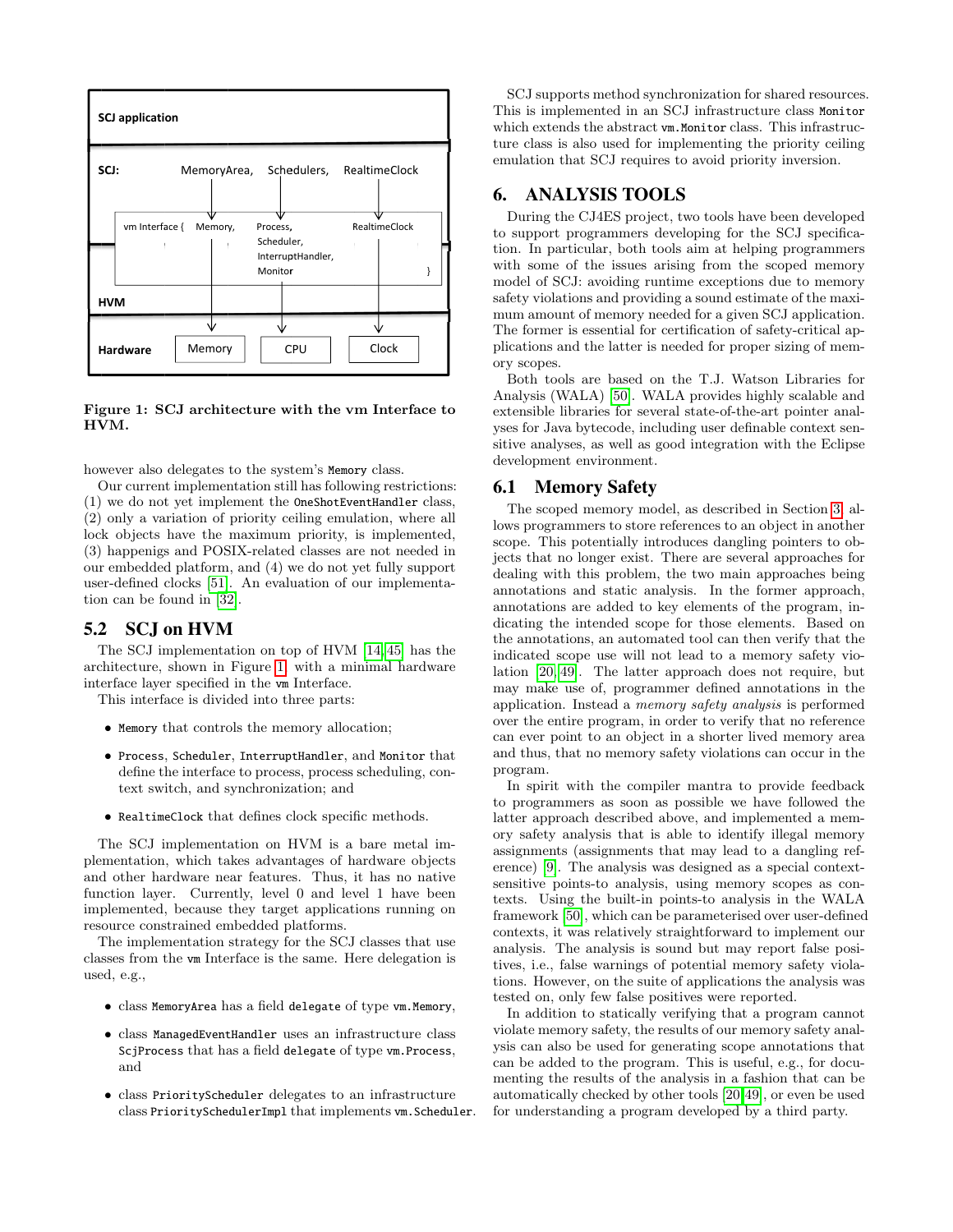Our analysis is closely related to the data-flow analysis developed by Siebert [\[44\]](#page-9-17) for the RTSJ, but exploits the simpler structure of the SCJ memory model (see Section [3.2\)](#page-2-1) to achieve both high precision and good performance. A hardware implementation of the scope checking was presented by Rios et al. [\[31\]](#page-9-18), showing that such checking can be done very efficiently for SCJ in hardware due to the simple stack structure of the memory scopes in use.

#### <span id="page-5-2"></span>6.2 Worst-Case Memory Consumption

As described in Section [3.2,](#page-2-1) the programmer has to explicitly provide memory bounds for the backing store needed, e.g., for event handlers and memory areas in general. Manually calculating these bounds is, in general, difficult and error prone, since the programmer has to take all possible program paths into account while also keeping track of the current scope stack and map all of this onto a platform with particular memory usage and requirements for alignment, etc.

To help the programmer with the task of calculating memory bounds, we have developed a fully automated worst-case memory consumption analysis [\[2\]](#page-7-2). Our analysis is similar in spirit to the analysis described in [\[25\]](#page-8-22), but has been adapted to the simpler memory model of SCJ. Similar to [\[25\]](#page-8-22) the tool is also based on the well-known IPET method used for transforming WCET analysis into an integer linear programming problem. However, the tool is based on the SCJ memory model described in [\[37\]](#page-9-10) and also shares some commonality with the tool for memory safety analysis described in the previous subsection; in particular the memory consumption analysis was also implemented in the WALA framework [\[50\]](#page-9-15) combined with an ILP solver.

# <span id="page-5-0"></span>7. TESTING

A Java specification request must include a Technology Compatibility Kit (TCK) that contains a suite of tests checking whether an implementation conforms to the specification. Also, a TCK is supposed to have tools to run the tests and report the results. Since the project aims at certifiable applications, tests are crucial for achieving the results. Without thorough testing, there is little chance of an application being certified. Of course this testing is for the application as a whole, but the software platform on which it relies should be tested as well.

For SCJ, we have seen one previous proposal for a TCK [\[53\]](#page-9-19); it is from Purdue University and treats a somewhat dated version of SCJ. It uses a top down approach and tests central concepts by executing a number of missions initiated from a Safelet interface. We aim at a bottom up approach, where individual classes are subjected to unit tests. Thus the two may be aligned to complement each other.

Essentially, it is not complicated to write tests. Consider for example a test of RelativeTime add (long millis, int nanos), it could be the simple program:

```
rel = new RelativeTime();
res = rel.add(0,1000001);
```
It may be tedious to write tests for the different interesting argument values, but it is even more tedious to compute the result and check it with an assertion. In this case:

```
assert res.getMilliseconds()==1
    && res.getNanoseconds()==0;
```
An alternative is to give general specification of the result as a post-condition in the Java Modeling Language (JML) [\[16\]](#page-8-23) which annotates the Java source code for the method:

```
ensures \result != null
ensures \result.getMilliseconds() - getMilliseconds()
            - millis
           + (\result.getNanoseconds()
                  getNanoseconds() - nanos)/1000000
           == 0:ensures (\result.getNanoseconds()-getNanoseconds()
           - nanos ) % 1000000 == 0;
```
With suitable test execution tools, this will do all the checking needed for the result. This approach with testing supported by formal specifications is further elaborated in [\[28\]](#page-8-24).

Besides the effort saved in checking concrete results, the JML specifications could form the basis for actually formally verifying an implementation of the SCJ profile. This would add much assurance to the trustworthiness of the implementation.

#### <span id="page-5-1"></span>8. HARDWARE SUPPORT

As we use one JVM as a Java processor in an FPGA we also explored possibilities to enhance that processor with hardware units to support SCJ specific functions. The intention is to perform operations faster and especially more time-predictable in hardware. We explored pointer assignment checks for scopes and locking support for a multicore version of JOP.

#### 8.1 Scope Checks

As mentioned in Section [6.1,](#page-4-1) the use of the scoped memory model can lead to dangling pointers. As a consequence, the JVM must check the referential integrity by ensuring that objects allocated in a memory area only store references to objects allocated either in the same or in a longerlived memory area. Enforcing this referential integrity on every reference assignment becomes a source of execution time overhead for an application.

Given the simplified memory model of SCJ, the scope nesting level (see Section [3.2\)](#page-2-1) can be used to check the legality of every reference assignment. In JOP's SCJ implementation, the scope level of where an object is allocated is associated with the object itself when the object is created. This information is stored in the object's reference and recovered during the execution of the putfield, putstatic, and aastore bytecodes, i.e., the reference assignment bytecodes.

Reference assignment checks require only a simple comparison between the scope levels of the source and destination objects and this comparison can be efficiently performed in hardware. The scope level information is available during the execution of the mentioned bytecodes and therefore the check itself is included in JOP's memory management unit (MMU) as part of the execution of those bytecodes. The check shall only be done when it is an assignment of a reference, so the hardware needs to know if the operation involves a reference or a primitive data type. Such information is available on special versions of the putfield/putstatic bytecodes and in the aastore bytecode. A new microcode instruction is used to signal to the MMU that a reference assignment will take place and the scope nesting levels need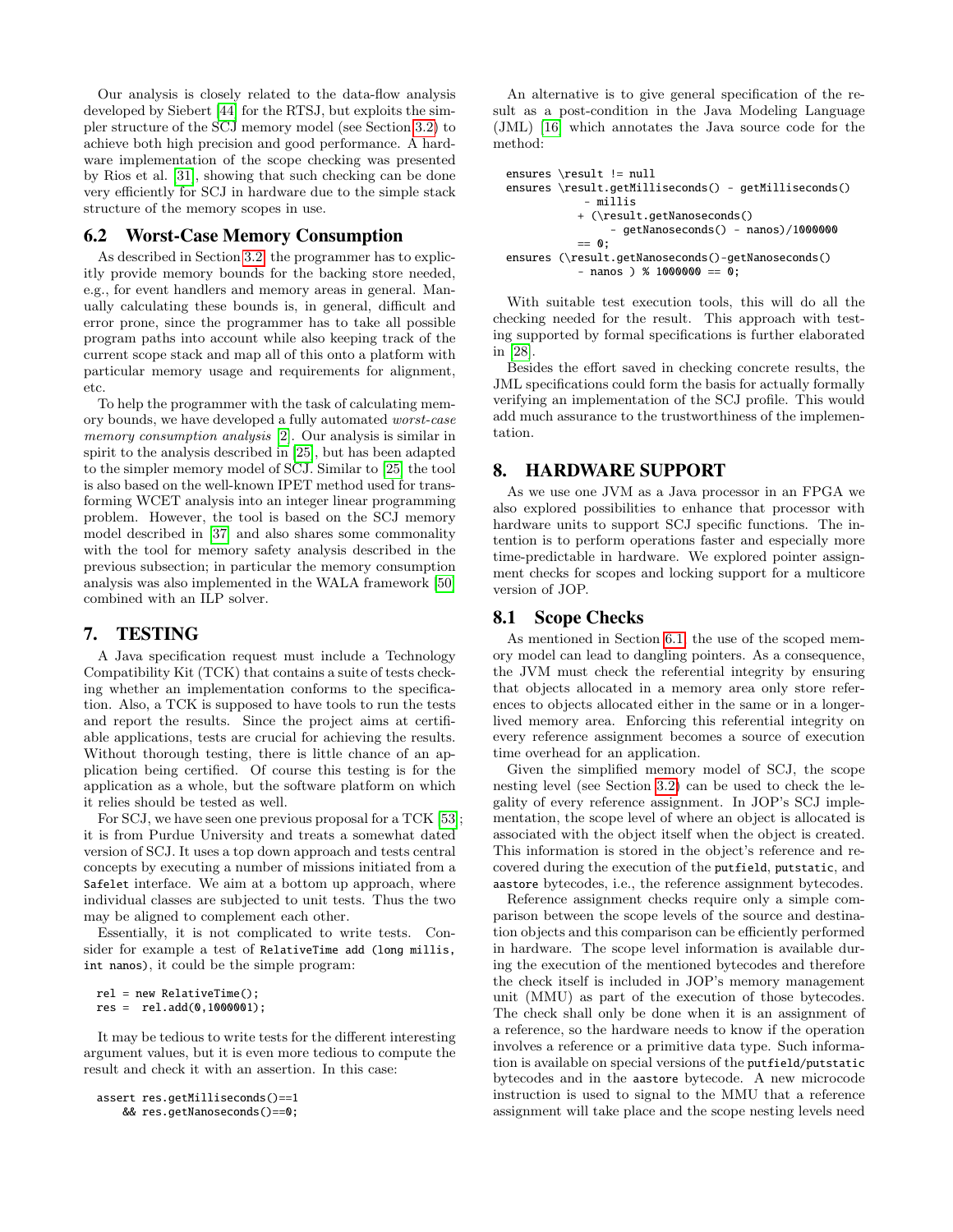to be checked. An interrupt is generated inside the MMU when an illegal assignment occurs. This flag is used to throw an IllegalAssignmentError.

The overhead of this operation is of one clock cycle compared to the execution of the mentioned bytecodes without the reference assignment checks. This hardware implemented scope check is around 14 times faster than a software solution. There is an extra timing overhead that comes from adding the scope level information at object creation time. However, object creation is an operation with low frequency of execution [\[34\]](#page-9-0). The hardware cost is of approximately a 4% increase in the MMU size.

# 8.2 Multi-Core Locking Unit

In Java, every object can serve as a lock, either explicitly through a synchronized block or implicitly using an object's synchronized methods. This is also the case in SCJ, although synchronized blocks are forbidden. Java locks are usually implemented in the JVM using an underlying synchronization mechanism, such as compare-and-swap (CAS). In JOP a global lock is used, which in effect reduces all individual locks to a single global lock. If locks are implemented using CAS they are not reduced to a single lock, however CAS uses shared memory, which leads to memory arbitration. Furthermore to track locks either a software hash-map is used, which is inappropriate for real-time systems, or potential lock objects need an extra header field, increasing objects size. This inspired our work on a multi-core hardware locking-unit.

Our first attempt [\[47\]](#page-9-20) uses a content-addressable memory (CAM) to store the address of an object used as a lock. Whenever a core supplies an object's address it is checked against all existing entries. In the case where the entry already exists, the core is enqueued and blocked until the lock becomes available. Otherwise a new entry is created for the supplied address and the core is allowed to continue execution.

Using the CAM enables the address-to-queue mapping to be done without the need for a lock entry in objects or the need for a software hash-map. However, the queuing is still done in software, which means that this solution still suffers from memory arbitration.

Our second attempt merges the CAM, the queues, and the global lock into a single unit. Moving the queues to hardware enables the unit to be accessed through core local microcode, instead of Java code in shared memory. This removes any memory arbitration in the locking procedure. Serializing lock requests is still necessary, however merging the global lock with the unit means that only a single unit has to be accessed, reducing the number of software steps.

# <span id="page-6-0"></span>9. SCOPE USAGE AND LIBRARIES

Correct use of the scoped memory model is perhaps SCJ's most difficult feature to use. Passing arguments and returning results without the use of static fields is not obvious. In [\[30\]](#page-9-21) we analyzed the expressive power of SCJ's memory model and proposed patterns for its safe use. We provided a collection of seven scoped-memory use patterns specific to SCJ that vary in complexity and that can be used for simple subroutines, sequences of subroutine calls, and nested calls. The patterns avoid memory leaks, unnecessary copying of values, and are illustrated with an implementation in the SCJ profile.

In addition to scope-aware patterns, we explored the topic of scope-aware Java libraries. In [\[29\]](#page-9-22) we have: (1) identified programming patterns and idioms in the standard Java class libraries that make them not suitable for SCJ, (2) provided different ways to mitigate the impact of the identified problematic patterns, and (3) implemented representative scope-safe classes with minimal changes in the standard Java libraries. We implemented a total of five scope-safe classes from commonly used libraries having as a starting point the reference implementation of OpenJDK 6 and the restrictions imposed by the already defined class libraries in SCJ [\[17\]](#page-8-1). Our developed classes maintain referential integrity (between objects created within the library class), have predictable memory consumption, and predictable worst-case execution time.

Those characteristics were achieved by combining different techniques such as an explicit change of allocation context, restricting the maximum number of elements that internal arrays can have, changing the exit condition in loops (to automate the loop bound detection), and removing constructors where we cannot guarantee the execution time or memory consumption.

We have tested our libraries using a combination of tools. Referential integrity was tested using the private memory analysis tool described in Section [6.1,](#page-4-1) memory consumption was both measured and analyzed with the tool described in Section [6.2,](#page-5-2) and the WCET was tested using JOP's WCET analysis tool.

# <span id="page-6-1"></span>10. APPLICATIONS

To explore the expressiveness of SCJ and also to have test cases, we have implemented several applications and small test cases on top of SCJ.

# 10.1 RepRap

A lack of SCJ use-cases motivated the development of a RepRap 3D printer in SCJ [\[48\]](#page-9-23). A RepRap printer melts plastic and extrudes it in 3 dimensional space according to printing instructions (G-codes). This enables it to construct or "print" 3D objects in plastic. Figure [2](#page-7-3) shows the RepRap hardware, an FPGA board containing JOP, and the costume made interface board between the FPGA board and the electronics of the RepRap printer.

The printer uses stepper motors for movement and a resistor as a heating element. We consider the printer a safetycritical application as it employs physical movement and heating above 200<sup>°</sup>C.

The system consists of the physical printer, an electronic interface board, a SCJ RepRap controller running on JOP on an FPGA, and a PC. The PC generates printing instructions from a 3D image that are sent over a serial line to the controller. The controller enqueues and executes the instructions and controls the motors and the heating element in the process through the interface board.

The controller consists of the periodic event handlers Host-Controller, CommandParser, CommandController, and Rep-RapController. The HostController handles all communication with the host (PC). When the HostController sees an instruction delimiter, the previously received characters are sent to the CommandParser, which parses the instruction and enqueues the corresponding Command object in the CommandController. The CommandController executes the commands in FIFO order, with some commands modify-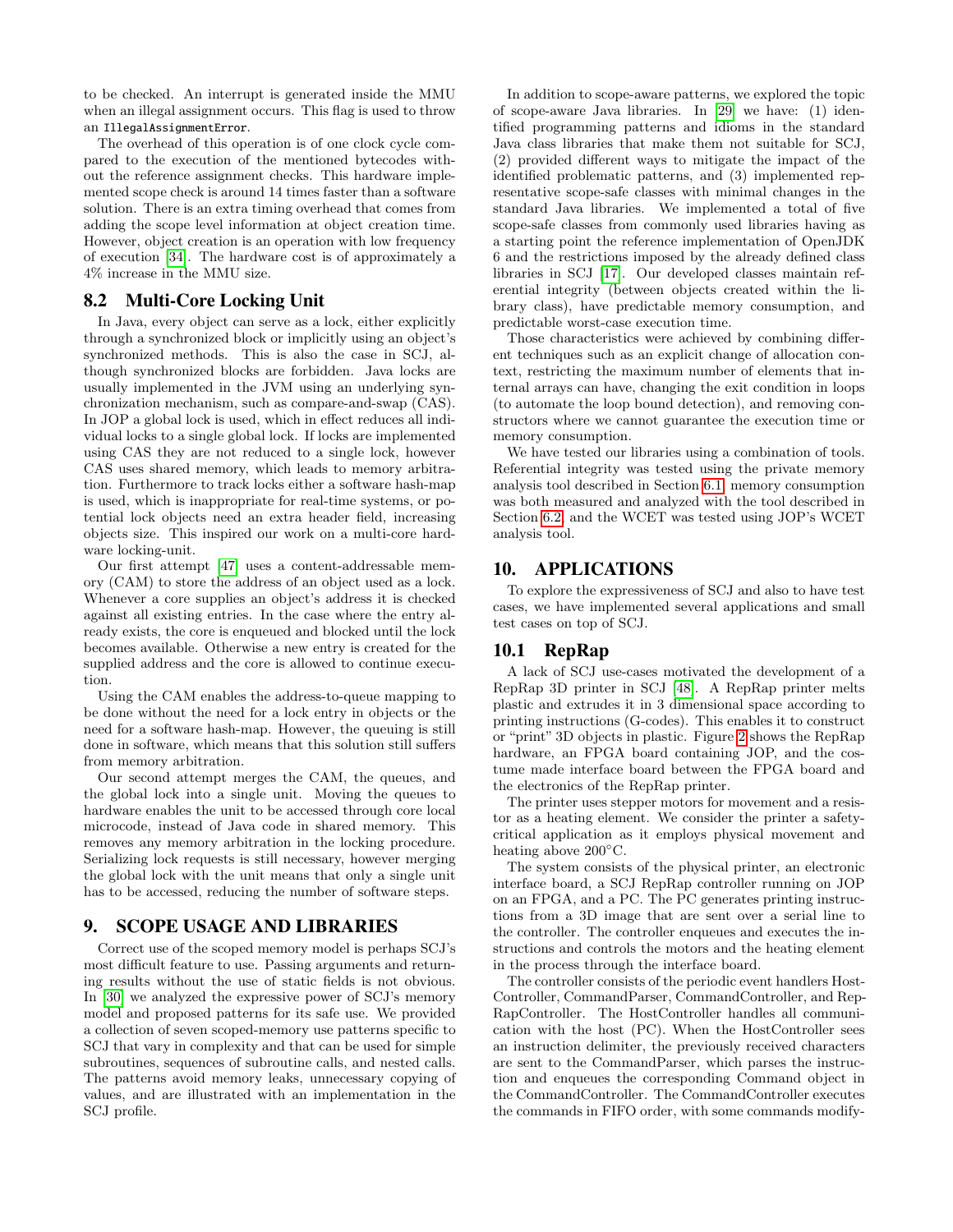

Figure 2: RepRap setup without the host

<span id="page-7-3"></span>ing control parameters in the RepRapController and others writing back to the host through the HostController. The RepRapController controls the motors and temperature according to control parameters. The motors are stepped towards a position in a timed manner, ensuring that all motors reach their goal at the same time regardless of the distance.

## 10.2 CSP Watchdog

Another application developed to test our implementation is a CSP-based watchdog [\[2\]](#page-7-2). CSP stands for Cubesat space protocol, which is a network-layer protocol developed at Aalborg University and used in small space-research satellites called Cubesats. This watchdog application uses two PEHs and one managed interrupt service routine (MISR). One of the PEHs is in charge of sending ping packets to a set of CSP nodes while the other functions as a router, distributing CSP packets from its packet queue to an appropriate destination. The MISR is triggered upon reception of a complete CSP packet, processes the incoming packet (e.g., reads relevant fields of the CSP header), and puts the packet into the router queue for later distribution. Connecting our JOP-based SCJ implementation to an on-board Cubesat computer board, provided by GomSpace ApS, tested the application.

## 10.3 External Applications

Within the project we also searched for and explored SCJ example applications from other research groups. When needed, we adapted them to the current version of the specification. The updated code is available at the project's repository.

#### *10.3.1 miniCDj*

The miniCDj benchmark is a reduced version of the CDx benchmark that is described in [\[13\]](#page-8-25). This benchmark generates simulated radar frames containing airplane positions and calculates possible collisions between those simulated radar frames. We have used two versions of it: the original implementation which uses a cyclic-executive (level 0), and a parallel version (level 1) [\[52\]](#page-9-24) adapted at the University of York, which divides the task of looking for collisions into a fixed number of AEHs. In both cases we have updated the benchmarks to the current version of the SCJ specification as both of them were based on version 0.76.

#### *10.3.2 Purdue's SCJ TCK*

The technology compatibility kit described in [\[53\]](#page-9-19) is an early work done to develop a TCK for SCJ. It is however based on version 0.76 of the specification. We have updated that TCK to the current version and used it to test the level 0 and level 1 features of the SCJ implementation of JOP.

# <span id="page-7-0"></span>11. CONCLUSIONS

The paper summarizes the research and development work of the three-year project Certifiable Java for Embedded Systems (CJ4ES). With the project we developed two independent versions of safety-critical Java (SCJ) on two different Java virtual machines. We explored and assessed SCJ by investigating design patterns for libraries under the scoped memory model of SCJ, implementing whole applications on top of SCJ, and developing tools for scope usage and a test framework for SCJ implementations. All results are provided in open-source to enable exploration of our results and simplify future cooperation. One of the questions of CJ4ES was, if SCJ is suitable for future safety-critical applications. Our conclusion is that SCJ is not easy to use for programmer trained in general purpose Java programming. However, in our opinion exactly those restrictions within SCJ, which make it hard to use in the first place, make SCJ a good choice for building future safety-critical applications with a safe programming language.

### Acknowledgment

This work is part of the project "Certifiable Java for Embedded Systems" (CJ4ES) and has received partial funding from the Danish Research Council for Technology and Production Sciences under contract 10-083159.

#### Source Access

The two presented JVMs and the SCJ implementations on top of them are available in open source. The Java processor JOP and the SCJ implementation are available from GitHub at <https://github.com/jop-devel/jop>. The hardware near virtual machine is available from [http://www.icelab.dk/](http://www.icelab.dk/download.html) [download.html](http://www.icelab.dk/download.html), which includes a version of SCJ as well. The source of SCJ for HVM is also available from GitHub at <https://github.com/scj-devel/hvm-scj>.

## 12. REFERENCES

- <span id="page-7-1"></span>[1] aJile. aj-100 real-time low power Java processor. preliminary data sheet, 2000.
- <span id="page-7-2"></span>[2] J. L. Andersen, M. Todberg, A. E. Dalsgaard, and R. R. Hansen. Worst-case memory consumption analysis for SCJ. In Proceedings of the 11th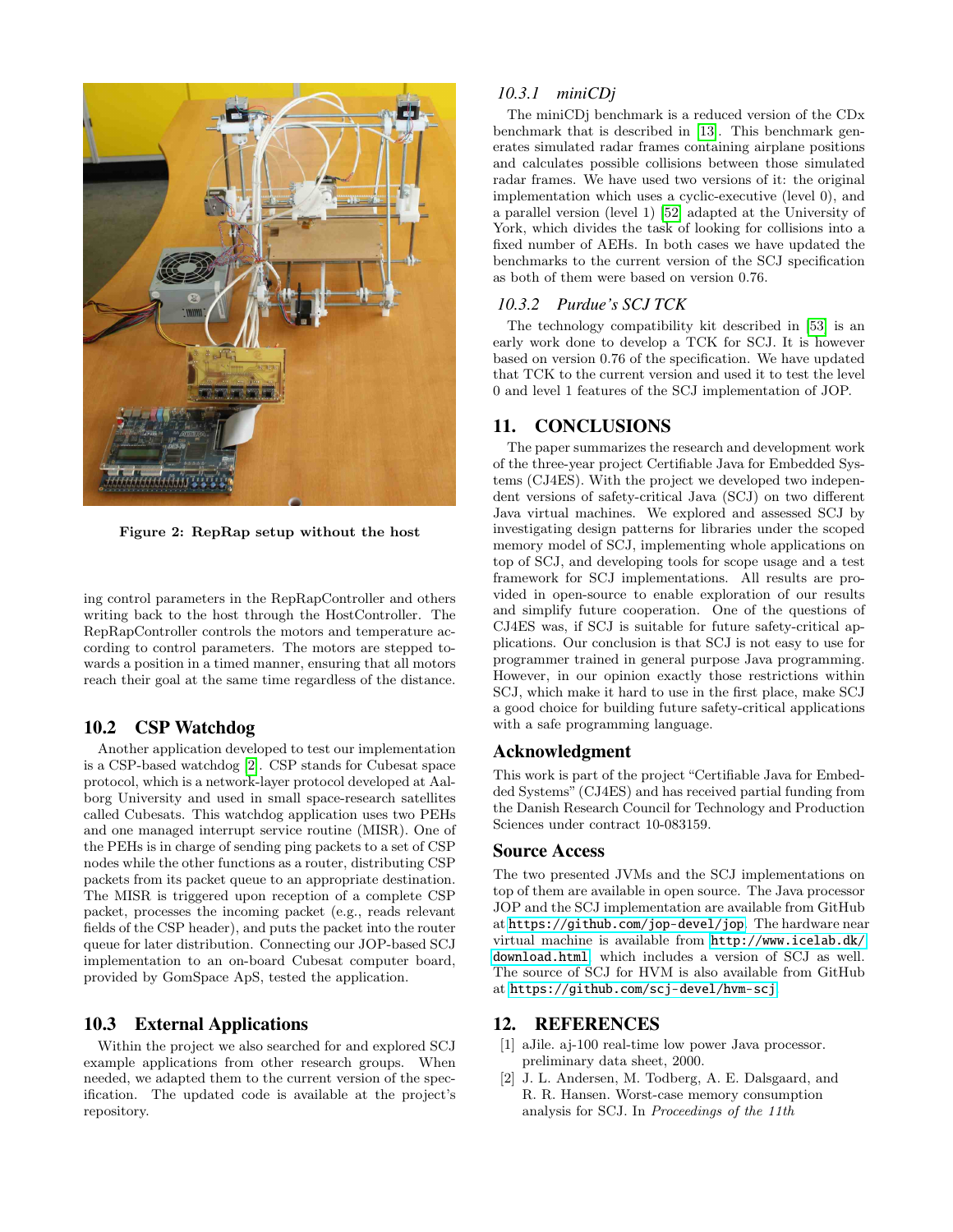International Workshop on Java Technologies for Real-time and Embedded Systems, pages 2–10. ACM Press, 2013.

- <span id="page-8-11"></span>[3] Aonix. Perc pico 1.1 user manual. http://research.aonix.com/jsc/pico-manual.4-19- 08.pdf, April 2008.
- <span id="page-8-10"></span>[4] A. Armbruster, J. Baker, A. Cunei, C. Flack, D. Holmes, F. Pizlo, E. Pla, M. Prochazka, and J. Vitek. A real-time Java virtual machine with applications in avionics. Trans. on Embedded Computing Sys., 7(1):1–49, 2007.
- <span id="page-8-2"></span>[5] T. Bøgholm, R. R. Hansen, A. P. Ravn, B. Thomsen, and H. Søndergaard. A predictable java profile: rationale and implementations. In JTRES '09: Proceedings of the 7th International Workshop on Java Technologies for Real-Time and Embedded Systems, pages 150–159, New York, NY, USA, 2009. ACM.
- <span id="page-8-3"></span>[6] T. Bogholm, H. Kragh-Hansen, P. Olsen, B. Thomsen, and K. G. Larsen. Model-based schedulability analysis of safety critical hard real-time Java programs. In Proceedings of the 6th international workshop on Java technologies for real-time and embedded systems (JTRES 2008), pages 106–114, New York, NY, USA, 2008. ACM.
- <span id="page-8-5"></span>[7] G. Bollella, J. Gosling, B. Brosgol, P. Dibble, S. Furr, and M. Turnbull. The Real-Time Specification for Java. Java Series. Addison-Wesley, June 2000.
- <span id="page-8-8"></span>[8] A. Burns, B. Dobbing, and G. Romanski. The Ravenscar tasking profile for high integrity real-time programs. In Proceedings of the 1998 Ada-Europe International Conference on Reliable Software Technologies, pages 263–275. Springer-Verlag, 1998.
- <span id="page-8-21"></span>[9] A. E. Dalsgaard, R. R. Hansen, and M. Schoeberl. Private memory allocation analysis for safety-critical Java. In Proceedings of the 10th International Workshop on Java Technologies for Real-Time and Embedded Systems (JTRES 2012), pages 9–17, Copenhagen, DK, October 2012. ACM.
- <span id="page-8-0"></span>[10] T. Henties, J. J. Hunt, D. Locke, K. Nilsen, M. Schoeberl, and J. Vitek. Java for safety-critical applications. In 2nd International Workshop on the Certification of Safety-Critical Software Controlled Systems (SafeCert 2009), York, United Kingdom, Mar. 2009.
- <span id="page-8-17"></span>[11] S. Hepp and M. Schoeberl. Worst-case execution time based optimization of real-time Java programs. In Proceedings of the 15th IEEE International Symposium on Object/component/service-oriented Real-time distributed Computing (ISORC 2012), pages 64–70, Shenzhen, China, April 2012. IEEE.
- <span id="page-8-14"></span>[12] B. Huber, W. Puffitsch, and M. Schoeberl. Worst-case execution time analysis driven object cache design. Concurrency and Computation: Practice and Experience, 24(8):753–771, 2012.
- <span id="page-8-25"></span>[13] T. Kalibera, J. Hagelberg, F. Pizlo, A. Plsek, B. Titzer, and J. Vitek. Cdx: a family of real-time java benchmarks. In JTRES '09: Proceedings of the 7th International Workshop on Java Technologies for Real-Time and Embedded Systems, pages 41–50, New York, NY, USA, 2009. ACM.
- <span id="page-8-13"></span>[14] S. Korsholm, H. Søndergaard, and A. Ravn. A

real-time java tool chain for resource constrained platforms. Concurrency and Computation: Practice & Experience, 2013:1–25, September 2013.

- <span id="page-8-7"></span>[15] J. Kwon, A. Wellings, and S. King. Ravenscar-Java: A high integrity profile for real-time Java. In Proceedings of the 2002 joint ACM-ISCOPE conference on Java Grande, pages 131–140. ACM Press, 2002.
- <span id="page-8-23"></span>[16] Leavens. The Java Modeling Language (JML). www.eecs.ucf.edu/˜leavens/JML/index.shtml, Visited June 2014.
- <span id="page-8-1"></span>[17] D. Locke, B. S. Andersen, B. Brosgol, M. Fulton, T. Henties, J. J. Hunt, J. O. Nielsen, K. Nilsen, M. Schoeberl, J. Tokar, J. Vitek, and A. Wellings. Safety-critical Java technology specification, public draft, 2011.
- <span id="page-8-18"></span>[18] K. S. Luckow, T. Bøgholm, and B. Thomsen. Supporting development of energy-optimised java real-time systems using tetasarts. In Work-in-Progress Proceedings of the 19th Real-Time and Embedded Technology and Application Symposium, 2013.
- <span id="page-8-19"></span>[19] K. S. Luckow, T. Bøgholm, B. Thomsen, and K. G. Larsen. Tetasarts: A tool for modular timing analysis of safety critical java systems. In Proceedings of the 11th International Workshop on Java Technologies for Real-time and Embedded Systems, JTRES '13, 2013.
- <span id="page-8-20"></span>[20] K. Nilsen. A type system to assure scope safety within safety-critical java modules. In Proceedings of the 4th international workshop on Java technologies for real-time and embedded systems, JTRES '06, pages 97–106, New York, NY, USA, 2006. ACM.
- <span id="page-8-12"></span>[21] K. Nilsen. Harmonizing alternative approaches to safety-critical development with Java. In Proceedings of the 9th International Workshop on Java Technologies for Real-Time and Embedded Systems  $(JTRES 2011)$ , pages 54–63, 2011.
- <span id="page-8-4"></span>[22] K. Nilsen and S. Lee. Perc real-time api (draft 1.3). newmonics, July 1998.
- <span id="page-8-15"></span>[23] C. Pitter and M. Schoeberl. A real-time Java chip-multiprocessor. ACM Trans. Embed. Comput.  $Syst., 10(1):9:1-34, 2010.$
- <span id="page-8-9"></span>[24] A. Plsek, L. Zhao, V. H. Sahin, D. Tang, T. Kalibera, and J. Vitek. Developing safety critical Java applications with  $\mathrm{o}\mathrm{SCJ}$ /L0. In *Proceedings of the 8th* International Workshop on Java Technologies for Real-Time and Embedded Systems (JTRES 2010), pages 95–101, New York, NY, USA, 2010. ACM.
- <span id="page-8-22"></span>[25] W. Puffitsch, B. Huber, and M. Schoeberl. Worst-case analysis of heap allocations. In Proceedings of the 4th International Symposium On Leveraging Applications of Formal Methods, Verification and Validation (ISoLA 2010), 2010.
- <span id="page-8-6"></span>[26] P. Puschner and A. Wellings. A profile for high integrity real-time Java programs. In  $4th$  IEEE International Symposium on Object-oriented Real-time distributed Computing (ISORC), 2001.
- <span id="page-8-16"></span>[27] A. P. Ravn and M. Schoeberl. Safety-critical Java with cyclic executives on chip-multiprocessors. Concurrency and Computation: Practice and Experience, 24:772–788, 2012.
- <span id="page-8-24"></span>[28] A. P. Ravn and H. Søndergaard. A test suite for Safety-Critical Java using JML. In Proceedings of the 11th International Workshop on Java Technologies for